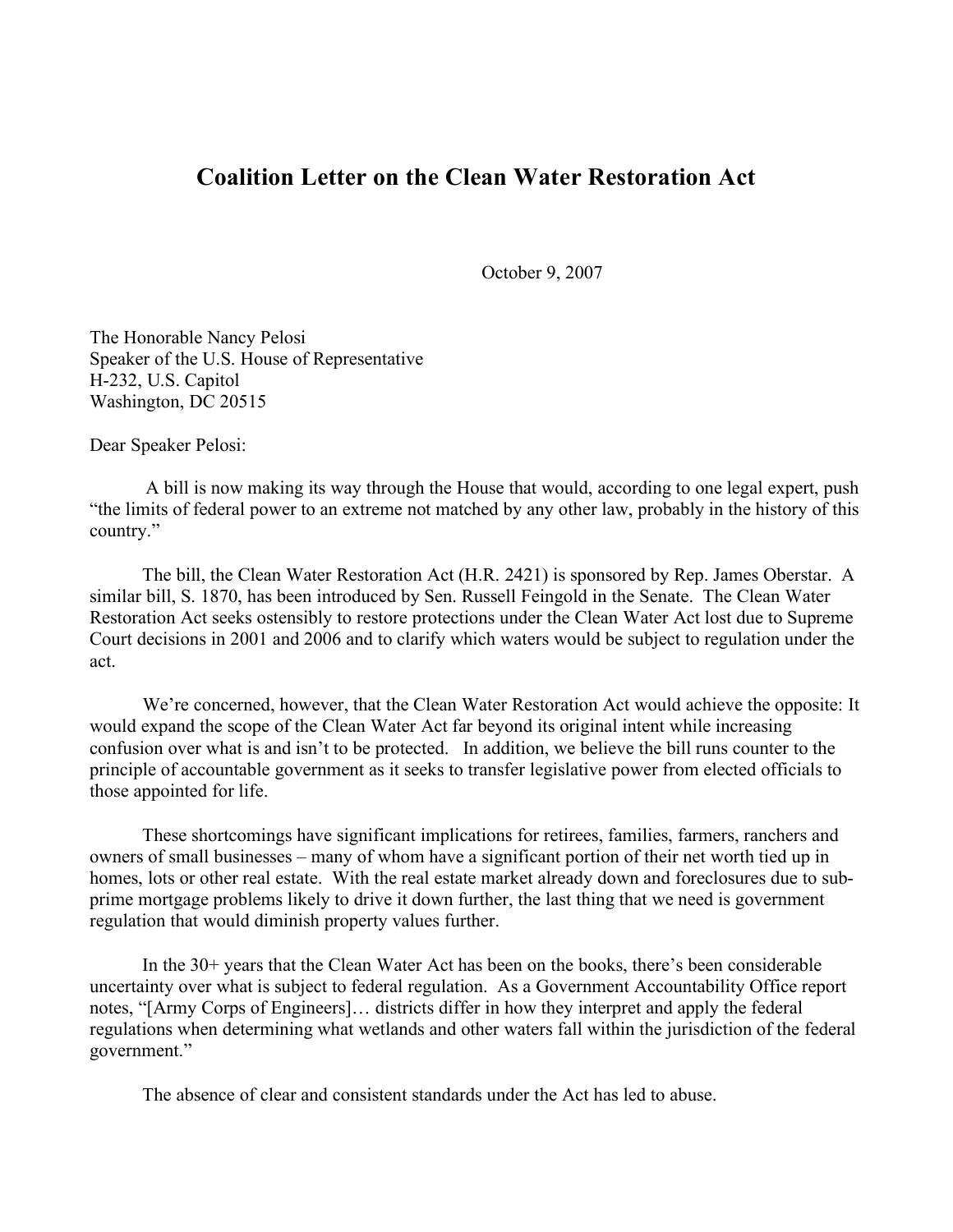Floridian Ocie Mills and his son Carey, for example, were convicted of filling a "wetland" after placing clean fill dirt on mostly dry land. They ended up serving 21 months in prison.

U.S. District Court Judge Roger Vinson later characterized the conviction this way: "This case presents the disturbing implications of the expansive jurisdiction which has been assumed by the United States Army Corps of Engineers under the Clean Water Act. In a reversal of terms that is worthy of Alice in Wonderland, the regulatory hydra which emerged from the Clean Water Act mandates… that a landowner who places clean fill dirt on a plot of subdivided dry land may be imprisoned for the statutory felony offense of 'discharging pollutants into navigable waters of the United States."

Despite Judge Vinson's statement, Rep. Oberstar has defended this spectacular abuse and labeled the Millses "polluters," arguing that "Mill [sic] was a well-known activist in the property rights movement; testimony in his case revealed that he wanted to challenge the authority of the Clean Water Act."

It seems that Representative Oberstar believes that participating in the political process and challenging overzealous regulators constitutes criminal conduct. This is a rather expansive view of federal authority, to say the least.

Two U.S. Supreme Court cases, one in 2001 (*Solid Waste Agency of Northern Cook County v. U.S. Army Corps of Engineers)* and another in 2006 *(Rapanos v. U.S.)*, have significantly reduced the potential for abuse under the Clean Water Act.

The Clean Water Act was intended to prevent pollution of "navigable waters" of the U.S. The Court's decisions limit the federal government's previously wide latitude to define "navigable" and exert federal authority. Isolated, non-navigable waters, for example, are no longer subject to regulation. Isolated drainage ditches with insignificant, intermittent flows also are no longer be subject to federal authority under the Clean Water Act.

The Clean Water Restoration Act would restore the virtually limitless regulatory power federal agencies had assumed in contravention of congressional intent.

The bill would give federal agencies authority over "all interstate and intrastate waters," including non-navigable waters. As such, it not only seeks authority far beyond the original scope of the Clean Water Act, but beyond Congress's constitutional powers, as "non-navigable" waters are unlikely to fall under the Commerce Clause, the principle enumerated power upon which Congress has relied for passage of environmental laws. Greater confusion over what waters are and are not subject to the Act would result, requiring the courts to attempt to sort things out.

The bill would also permit Congress to abdicate its legislative responsibilities. It defines "waters of the United States," in part, as "all waters… to the fullest extent that these waters, or activities affecting these waters, are subject to the legislative power of Congress under the Constitution," effectively deferring to courts to determine what waters are subject to regulation.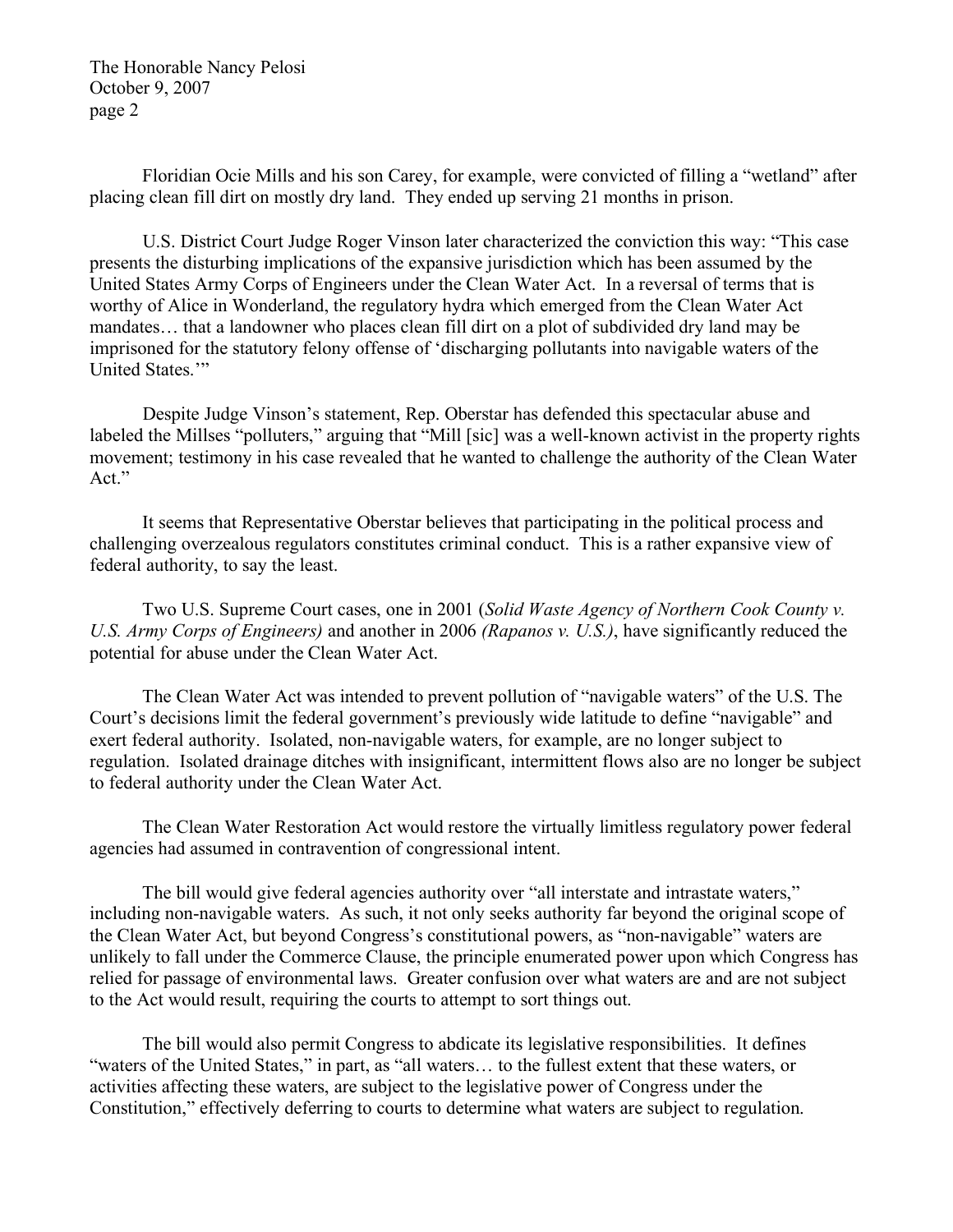Further, the bill's reference to "activities affecting these waters" could give federal agencies the ability to assume expansive authority over not only water, but land and the air, too.

The expansive authority assumed by the federal government under the Clean Water Act has been poisonous to the rights of American citizens.

As you begin your important work on this issue, we hope you will remember that one does not reduce the harmful effects of poison by increasing the dosage.

Sincerely,

David Ridenour Vice President National Center for Public Policy Research

J. William Lauderback Executive Vice President The American Conservative Union

John Berthoud\* President National Taxpayers Union

Steven C. Borell, P.E. Executive Director Alaska Miners Association

Adrian T. Moore Vice President of Research Reason Foundation

H. Sterling Burnett Senior Fellow National Center for Policy Analysis

Helen Moore Executive Director Water for Life, Inc.

Lenore Hardy Barrett State Representative Idaho

Tracy Walton President, Gem County Farm Bureau Emmett, ID

Paul A. Cleveland, Ph.D. Professor of Economics Birmingham-Southern College Paul M. Weyrich National Chairman Coalitions for America

G. Ray Arnett Former President National Wildlife Federation

Lori Roman Executive Director American Legislative Exchange Council

Laura Skaer Executive Director Northwest Mining Association

Larry Pratt Executive Director Gun Owners of America

Chris Derry President Bluegrass Institute

Dennis Hollingsworth State Senator California

Timothy La Farge, Ph.D Forest Geneticist, Retired USDA Forest Service

R.J. Smith **Director** Center for Private Conservation

Chris Perkins Executive Director Coalition for a Conservative Majority Linda C. Runbeck President American Property Coalition

Hon. Malcolm Wallop Chairman Frontiers of Freedom

Fred Smith President Competitive Enterprise Institute

Jim Handley Executive Vice President Florida Cattlemen's Association

Jim Martin President 60 Plus Association

Mychal Massie Advisory Council Chairman Project 21

Caren Cowen Executive Director New Mexico Cattle Growers' Association

Randy T. Simmons Mayor, Providence City, UT Professor, Utah State University

Niger Innis National Spokesman Congress of Racial Equality

Leroy Watson Legislative Director National Grange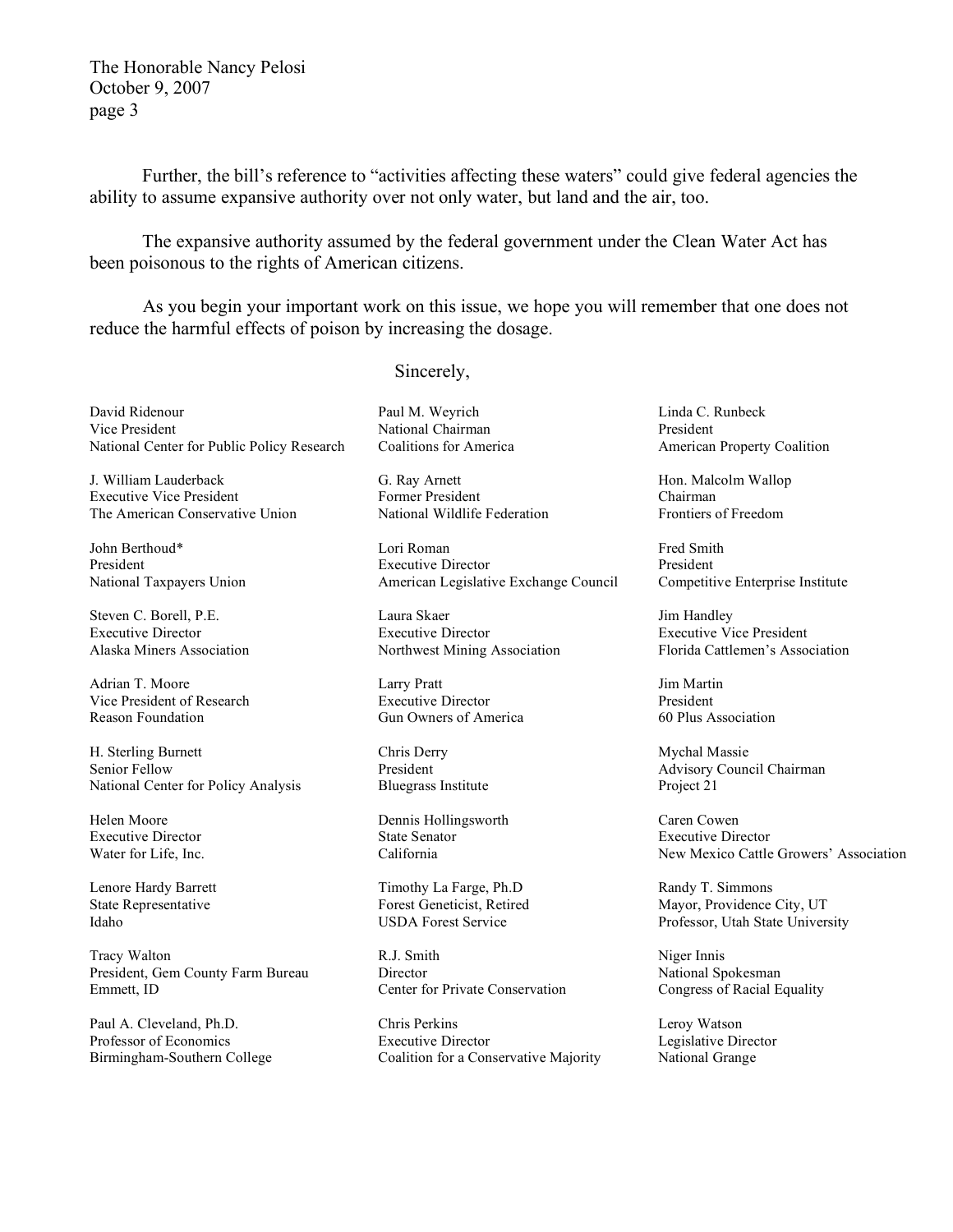Partnership for the West

Kelsey Zahourek Executive Director Property Rights Alliance

Lew Uhler President National Tax Limitation Committee

Maxine and Ron Korman Korman Ranch Hinsdale, Montana

Mark Pollot Justice Dept. Official, Reagan Admin., Instrumental Force behind Reagan Executive Order on Regulatory Takings

Carol W. LaGrasse President Property Rights Foundation of America

Paul Driessen Senior Policy Advisor Center for the Defense of Free Enterprise

Tom DeWeese President American Policy Center

Rachel Thomas Property Rights Advocate Huachuca City, AZ

Paula Easley President Alaska Land Rights Coalition

Richard O. Rowland President Grassroot Institute of Hawaii

Judy Boyle Property Rights Activist Idaho

John and Connie Morris Members, Tongue River Watershed Alliance, and MT and WY Farm Bureaus

Ron and Glenda Frei Idaho County Farm Bureau Bill Moshofsky Vice President Oregonians In Action

Thomas K. Remington Managing Editor U.S. Hunting Today

Robert Sanchez Policy Director James Madison Institute

Roger Jones Engineer Red River Coal Company, Inc.

Mike Dail Chairman American Land Foundation

Chuck Cushman President American Land Rights Association

Candace Oathout Chair, Citizens Against Recreational Eviction—USA

Christian J. Schoenewald Vice Chairman, VA 5<sup>th</sup> Congressional District Republican Committee

John Taylor President Tertium Quids

Michael S. Coffman President Environmental Perspectives, Inc.

Chris Horgan Executive Director Stewards of the Sequoia

Beth Machens Board of Aldermen City of West Alton, MO

Dana Joel Gattuso Senior Fellow National Center for Public Policy Research

Richard Falknor Executive Vice President Maryland Taxpayers Association, Inc. Roy Cordato, Ph.D. VP for Research and Resident Scholar John Locke Foundation

Margaret Nachtigall Executive Director South Dakota Stock Growers Association

Elizabeth Arnold Environmental Community Outreach Services, Juneau, AK

Amy Ridenour Director Americans for the Preservation of Liberty

Bruce A. Griffith President Griffith Lumber Co., Inc.

E. Calvin Beisner Assoc. Prof. of Historical Theology and Social Ethics, Knox Theological Seminary

Jerry Hamilton Environmental Coordinator Formation Capital Corporation, US

Forest Thigpen President Mississippi Center for Public Policy

C. Preston Noell III President Tradition, Family, Property, Inc.

Steve Hammond President Citizens Alliance for Property Rights

C.J. Hadley Publisher/Editor Range Magazine

Bill Wilson President Americans for Limited Government

Holt and Jane Hogan Chairman and Secretary-Treasurer Ontario Hardwood Company, Inc.

Howard Hutchinson Executive Director Coalition of Arizona/New Mexico Counties